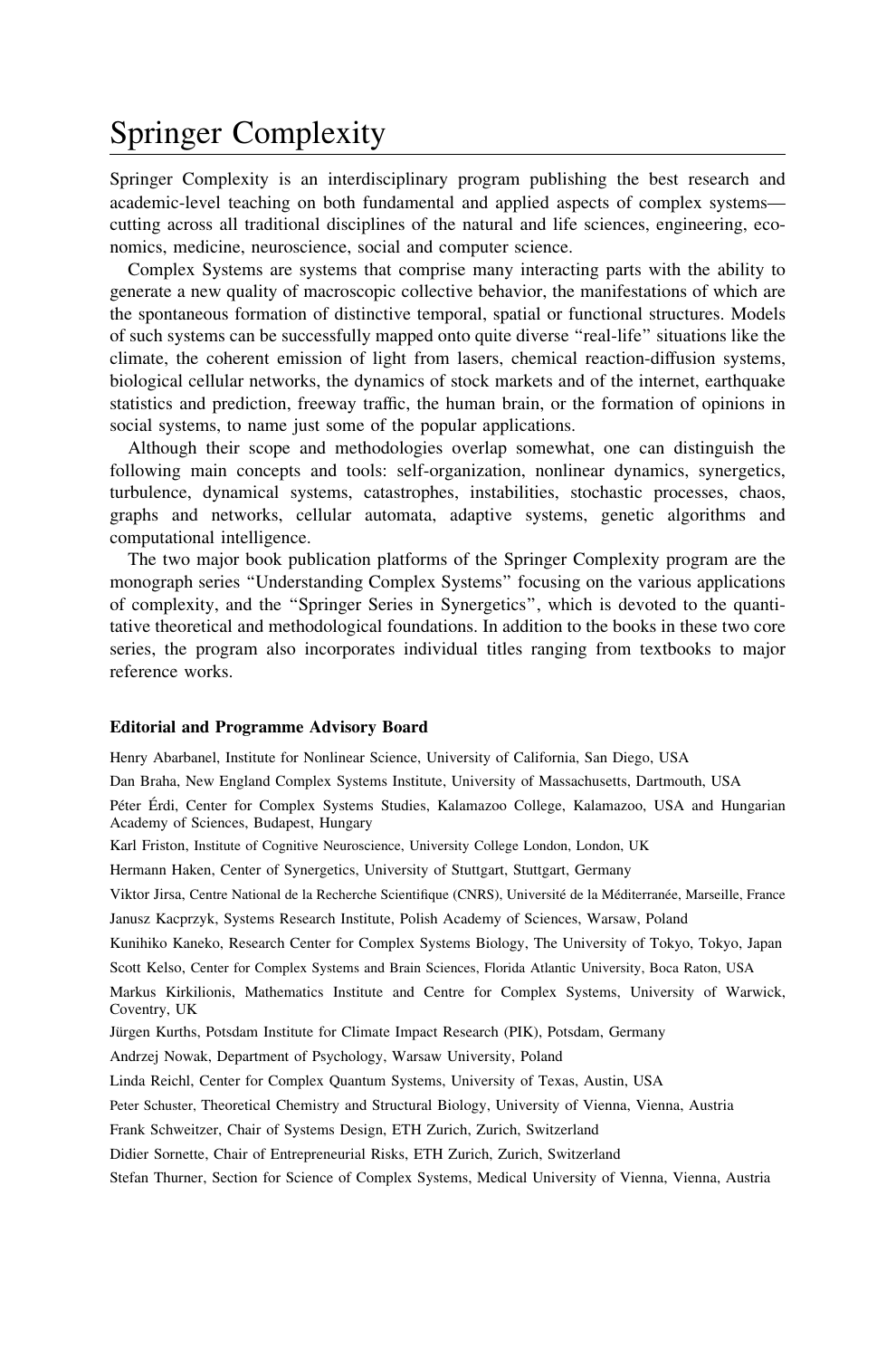# Understanding Complex Systems

### Founding Editor: J. A. Scott Kelso

Future scientific and technological developments in many fields will necessarily depend upon coming to grips with complex systems. Such systems are complex in both their composition typically many different kinds of components interacting simultaneously and nonlinearly with each other and their environments on multiple levels—and the rich diversity of behavior of which they are capable.

The Springer series in Understanding Complex Systems (UCS) promotes new strategies and paradigms for understanding and realizing applications of complex systems research in a wide variety of fields and endeavors. UCS is explicitly transdisciplinary. It has three main goals: First, to elaborate the concepts, methods and tools of complex systems at all levels of description and in all scientific fields, especially newly emerging areas within the life, social, behavioral, economic, neuro- and cognitive sciences (and derivatives thereof); second, to encourage novel applications of these ideas in various fields of engineering and computation such as robotics, nano-technology and informatics; third, to provide a single forum within which commonalities and differences in the workings of complex systems may be discerned, hence leading to deeper insight and understanding.

UCS will publish monographs, lecture notes and selected edited contributions aimed at communicating new findings to a large multidisciplinary audience.

For further volumes: <http://www.springer.com/series/5394>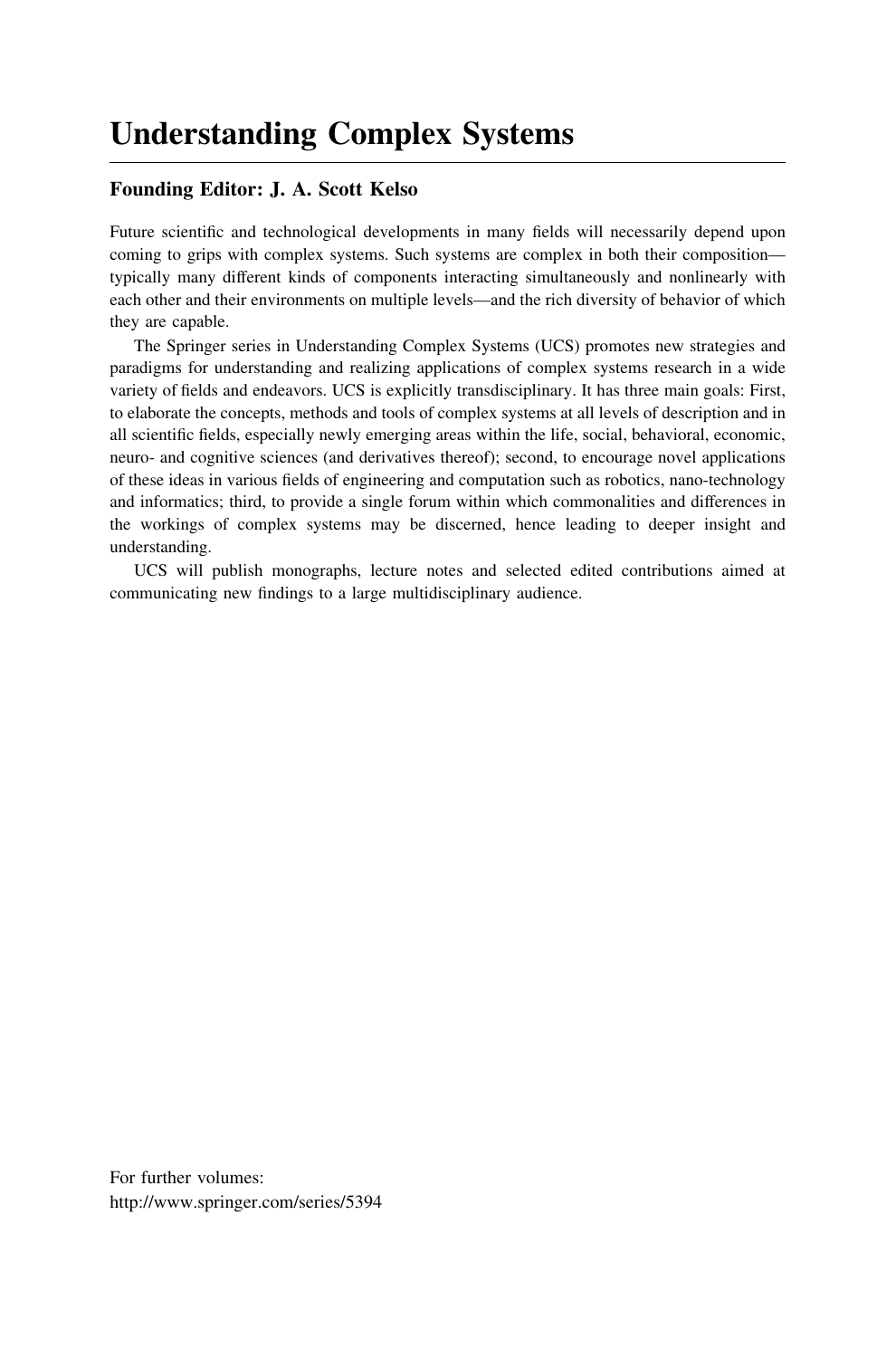René Doursat • Hiroki Sayama Olivier Michel Editors

# Morphogenetic Engineering

Toward Programmable Complex Systems

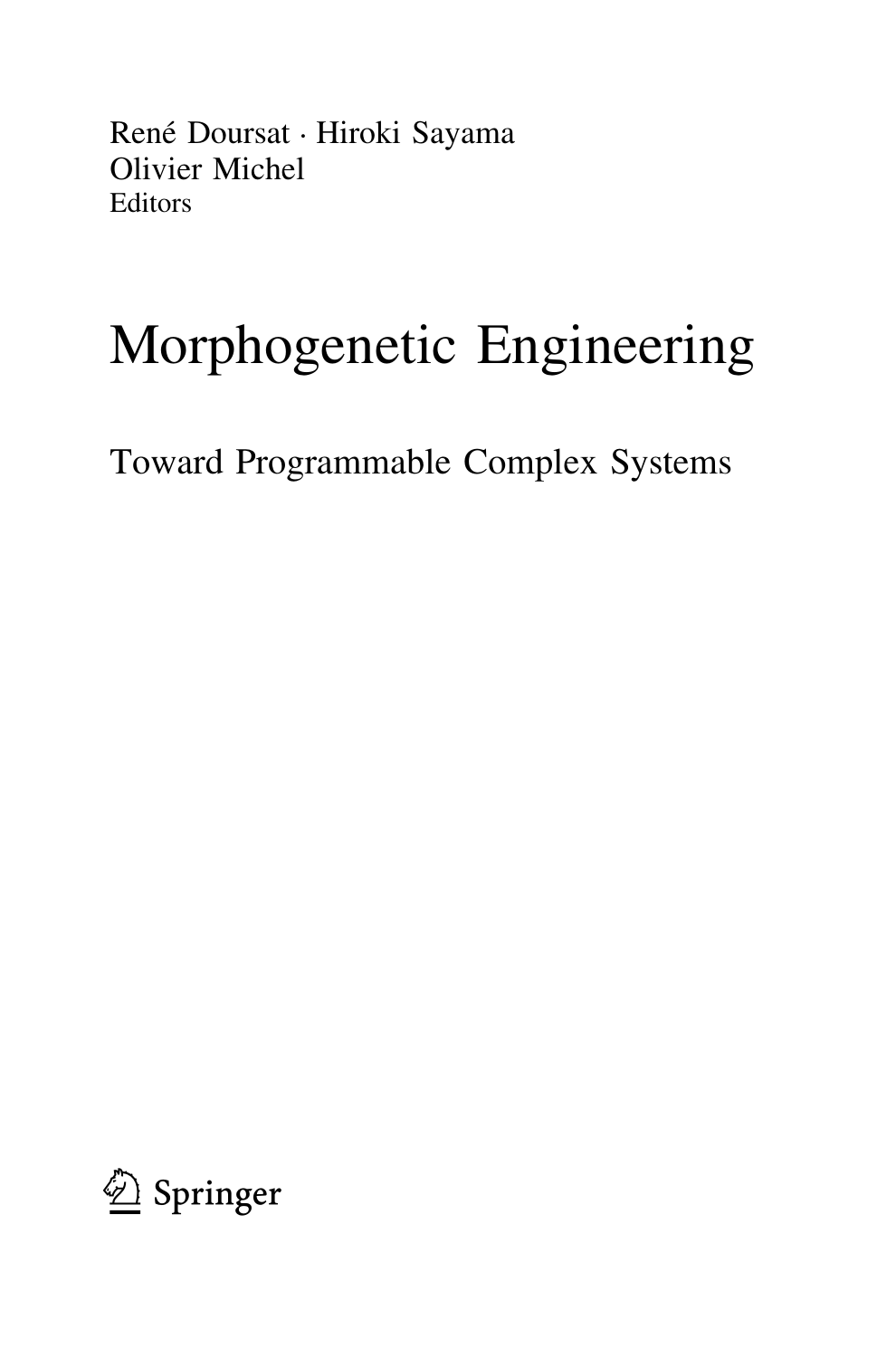**Editors** René Doursat Institut des Systèmes Complexes, Paris Ile-de-France (ISC-PIF) CNRS and Ecole Polytechnique Paris France

Hiroki Sayama Department of Bioengineering Binghamton University State University of New York Binghamton, NY USA

Olivier Michel Algorithmic, Complexity and Logic Laboratory, Faculté des Sciences et Technologie Université Paris-Est Créteil Créteil France

ISSN 1860-0832<br>ISSN 978-3-642-33901-1<br>ISBN 978-3-642-33902-8 (eE ISBN 978-3-642-33902-8 (eBook) DOI 10.1007/978-3-642-33902-8 Springer Heidelberg New York Dordrecht London

Library of Congress Control Number: 2012953376

#### - Springer-Verlag Berlin Heidelberg 2012

This work is subject to copyright. All rights are reserved by the Publisher, whether the whole or part of the material is concerned, specifically the rights of translation, reprinting, reuse of illustrations, recitation, broadcasting, reproduction on microfilms or in any other physical way, and transmission or information storage and retrieval, electronic adaptation, computer software, or by similar or dissimilar methodology now known or hereafter developed. Exempted from this legal reservation are brief excerpts in connection with reviews or scholarly analysis or material supplied specifically for the purpose of being entered and executed on a computer system, for exclusive use by the purchaser of the work. Duplication of this publication or parts thereof is permitted only under the provisions of the Copyright Law of the Publisher's location, in its current version, and permission for use must always be obtained from Springer. Permissions for use may be obtained through RightsLink at the Copyright Clearance Center. Violations are liable to prosecution under the respective Copyright Law.

The use of general descriptive names, registered names, trademarks, service marks, etc. in this publication does not imply, even in the absence of a specific statement, that such names are exempt from the relevant protective laws and regulations and therefore free for general use.

While the advice and information in this book are believed to be true and accurate at the date of publication, neither the authors nor the editors nor the publisher can accept any legal responsibility for any errors or omissions that may be made. The publisher makes no warranty, express or implied, with respect to the material contained herein.

Printed on acid-free paper

Springer is part of Springer Science+Business Media (www.springer.com)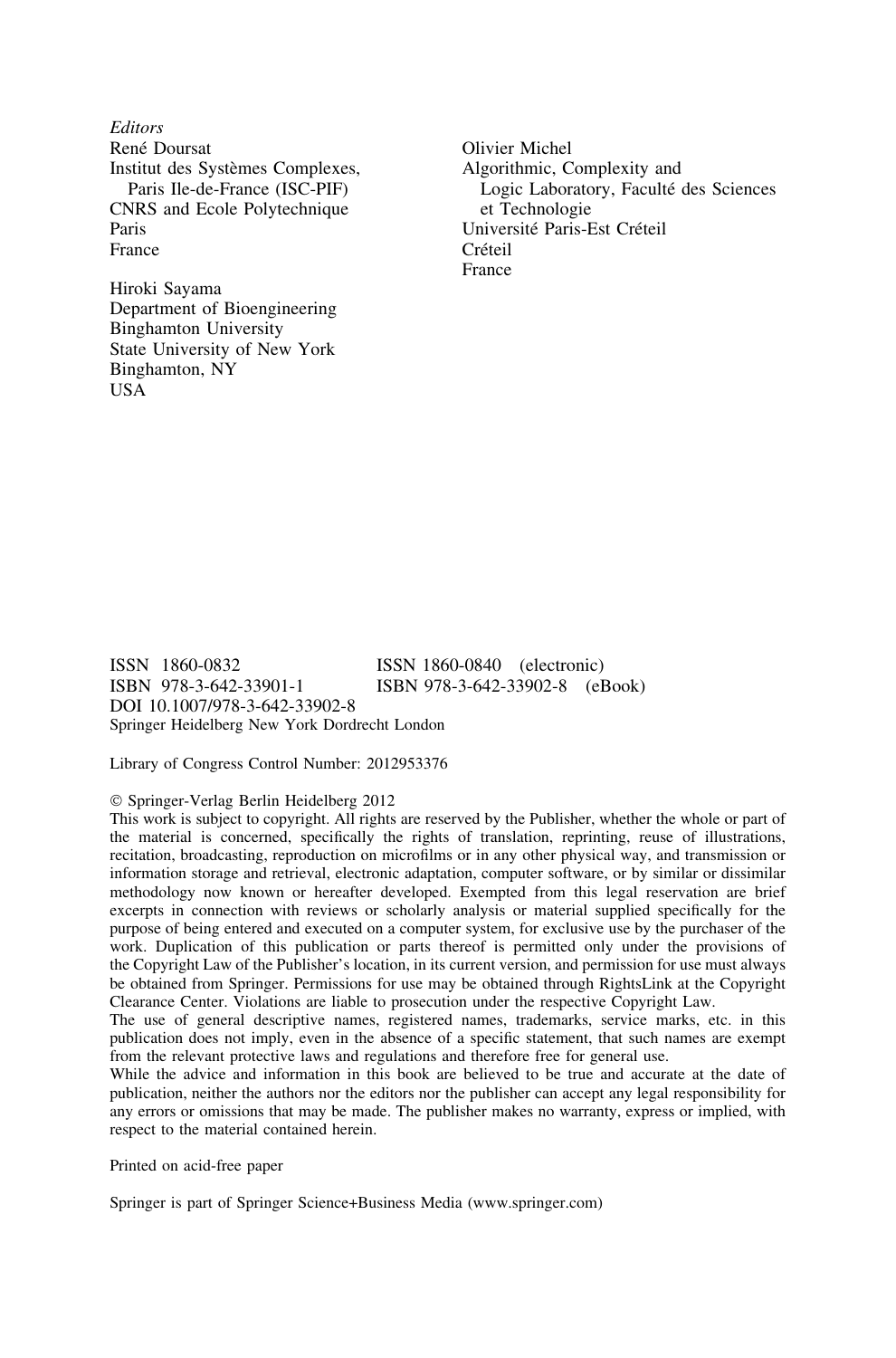## Book Overview

Classical engineered products (mechanical, electrical, computer, or civil) are generally made of a number of unique, heterogeneous components assembled in very precise and complicated ways. They are expected to work as deterministically as possible following the specifications given by their designers. By contrast, self-organization in natural systems (physical, biological, ecological, or social) often relies on myriads of identical agents and essentially stochastic dynamics. Here, collective behavior and nontrivial patterns can emerge from relatively simple agent rules—a fact often touted as the hallmark of complex systems. Yet, the great majority of these naturally emergent motifs (spots, stripes, waves, clusters, and so on) are random and modified only by boundary conditions. They can be described with a few statistical variables, such as order parameters, but do not exhibit an intrinsic architecture like machines and industrial systems do.

Important exceptions to this dichotomy can be found in certain types of biological systems, which distinguish themselves by their strong ''morphogenetic'' properties and demonstrate the possibility of combining pure self-organization and sophisticated architecture. This is the case of embryogenesis and certain insect colonies, in other words: the self-assembly of cell masses into a detailed anatomy and the stigmergic collaboration of swarms of insects creating giant constructions. Multicellular organisms are composed of organs and appendages arranged in specific ways, yet, they entirely self-assemble in a decentralized fashion under the guidance of (epi)genetic information produced by millions of years of evolution and stored inside each cell. Similarly, termites, ants, or wasps are able to collectively build extremely complicated and well-organized nests without the need for an overall plan or grand architect.

In other words, all these examples testify to the existence of programmable selforganization—a concept not sufficiently explored so far, neither in complex systems science (for the "programmable" part), nor in traditional engineering (for the "selforganization'' part). These natural examples trigger whole new questions: How do biological organisms or populations achieve morphogenetic tasks so reliably? Can we export their self-formation capabilities to engineered systems? What would be the principles and best practices to create such morphogenetic systems?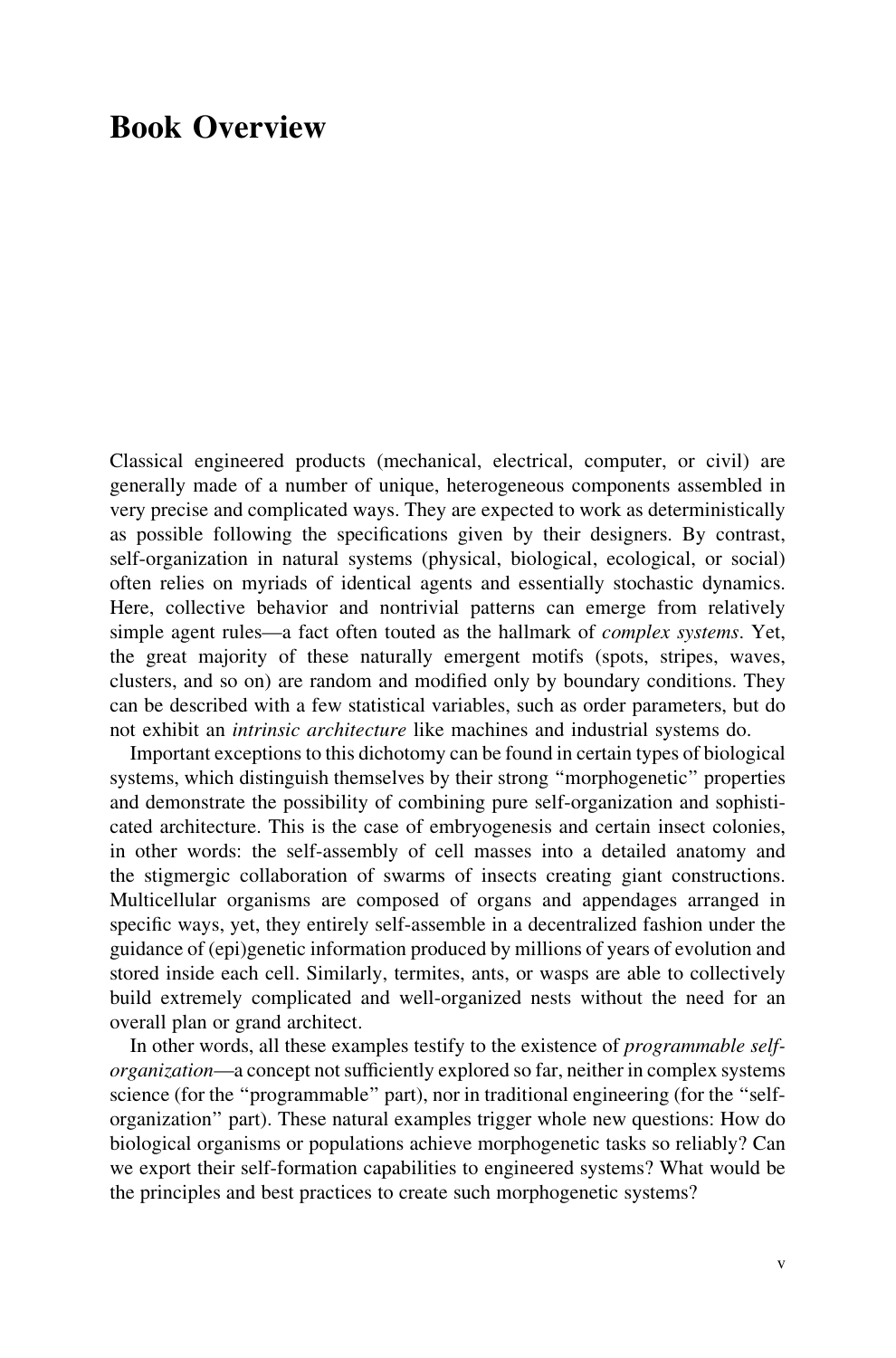To meet these challenges, Morphogenetic Engineering: Toward Programmable **Complex Systems** establishes a new field of research that explores the artificial design and implementation of autonomous systems capable of developing complex, heterogeneous morphologies and functions without central planning or external drive. Particular emphasis is set on the mutual relationship between programmability/ controllability and self-organization. Its many potential applications in artificial systems (or hybrid ''techno-natural'' systems) include self-assembling robots, selfcoding software, self-constructing buildings, self-reconfiguring production lines, or self-managing energy grids, all based on a multitude of components, modules, software agents, and/or human users creating their own network solely on the basis of local rules and peer-to-peer interactions. Decentralized automation relying on emergent architectures promises to be the new paradigm for a future science of ''complex systems engineering''.

This volume should play an influential role in setting the scopes and directions of this emerging field of research. The intended audience consists of researchers and graduate students who are working on, or have interest in programmable selforganizing systems across a broad range of scientific and technological fields, including computer science, robotics, bio(-inspired) engineering, control theory, networks, theoretical biology, physics, and many others.

> René Doursat Complex Systems Institute, Paris CNRS and Ecole Polytechnique [http://www.iscpif.fr/](http://www.iscpif.fr/~doursat) $\sim$ doursat

Hiroki Sayama Department of Bioengineering Binghamton University, SUNY [http://bingweb.binghamton.edu/](http://bingweb.binghamton.edu/~sayama) $\sim$ sayama

> Olivier Michel Department of Computer Science Université Paris-Est Créteil [http://www.lacl.fr/](http://www.lacl.fr/~michel) $\sim$ michel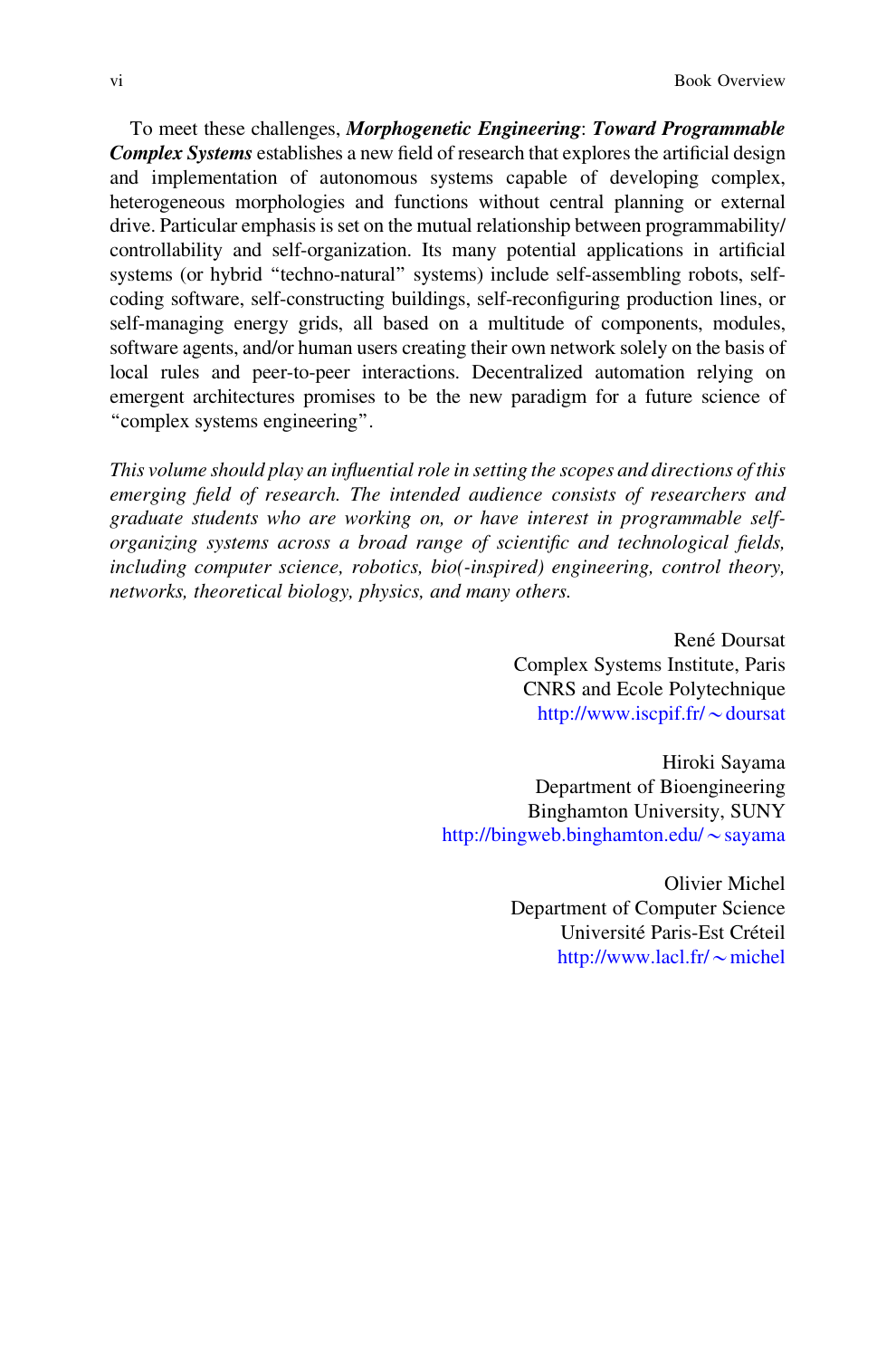# **Contents**

| 1              | Morphogenetic Engineering: Reconciling Self-Organization                                                                                         | 1   |
|----------------|--------------------------------------------------------------------------------------------------------------------------------------------------|-----|
|                | René Doursat, Hiroki Sayama and Olivier Michel                                                                                                   |     |
|                | <b>Part I</b> Constructing                                                                                                                       |     |
| $\overline{2}$ | <b>SWARMORPH: Morphogenesis with Self-Assembling Robots</b><br>Rehan O'Grady, Anders Lyhne Christensen and Marco Dorigo                          | 27  |
| 3              | Morphogenetic Robotics: A New Paradigm for Designing<br>Self-Organizing, Self-Reconfigurable and Self-Adaptive Robots<br>Yaochu Jin and Yan Meng | 61  |
| 4              | <b>Distributed Autonomous Morphogenesis</b><br>in a Self-Assembling Robotic System<br>Wenguo Liu and Alan F. T. Winfield                         | 89  |
| 5              | Collective Construction with Robot Swarms<br>Justin Werfel                                                                                       | 115 |
| 6              | Issues in Self-Repairing Robotic Self-Assembly<br>Daniel J. Arbuckle and Aristides A. G. Requicha                                                | 141 |
| 7              | Programming Self-Assembling Systems via Physically<br>Navneet Bhalla and Peter J. Bentley                                                        | 157 |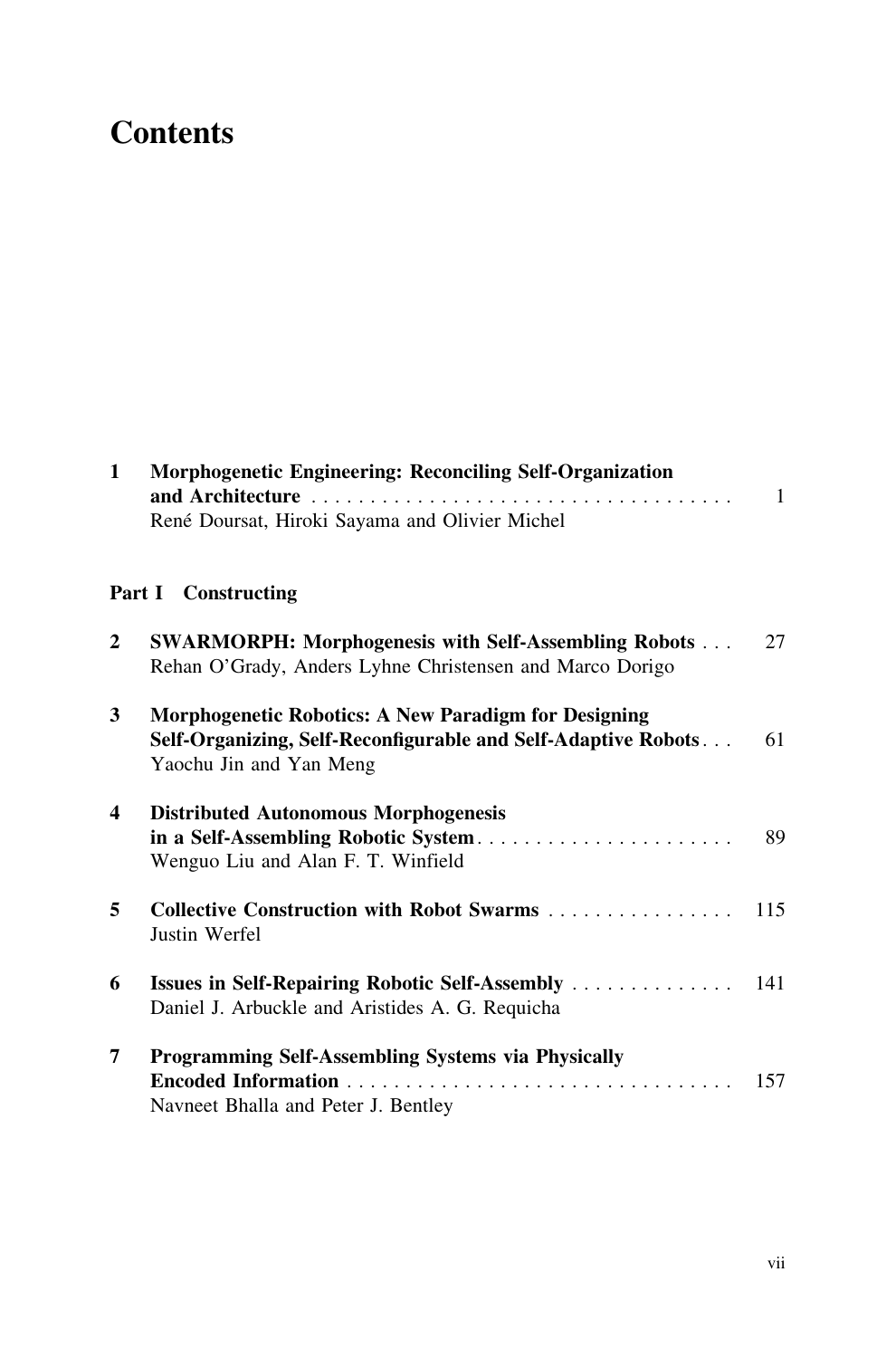## Part II Coalescing

| 8  | Swarm-Based Morphogenetic Artificial Life  191<br>Hiroki Sayama                                    |     |
|----|----------------------------------------------------------------------------------------------------|-----|
| 9  | <b>Chemotaxis-Inspired Cellular Primitives for Self-Organizing</b><br>Linge Bai and David E. Breen | 209 |
| 10 | <b>Emergent Swarm Morphology Control of Wireless</b><br>Alan F. T. Winfield and Julien Nembrini    |     |

## Part III Developing

| 11 | <b>Embryomorphic Engineering: Emergent Innovation</b><br>René Doursat, Carlos Sánchez, Razvan Dordea,<br>David Fourquet and Taras Kowaliw                                    |     |
|----|------------------------------------------------------------------------------------------------------------------------------------------------------------------------------|-----|
| 12 | <b>Functional Blueprints: An Approach to Modularity</b><br>in Grown Systems $\ldots \ldots \ldots \ldots \ldots \ldots \ldots \ldots \ldots \ldots \ldots$ 313<br>Jacob Beal |     |
| 13 | <b>Mechanisms for Complex Systems Engineering</b><br>Through Artificial Development<br>Taras Kowaliw and Wolfgang Banzhaf                                                    | 331 |
| 14 | Sylvain Cussat-Blanc, Jonathan Pascalie, Sébastien Mazac,<br>Hervé Luga and Yves Duthen                                                                                      |     |
| 15 | A Computational Framework for Multilevel Morphologies<br>Sara Montagna and Mirko Viroli                                                                                      | 383 |
|    | <b>Part IV</b> Generating                                                                                                                                                    |     |

[16 Interaction-Based Modeling of Morphogenesis in MGS](http://dx.doi.org/10.1007/978-3-642-33902-8_16) . . . . . . . . 409 Antoine Spicher, Olivier Michel and Jean-Louis Giavitto